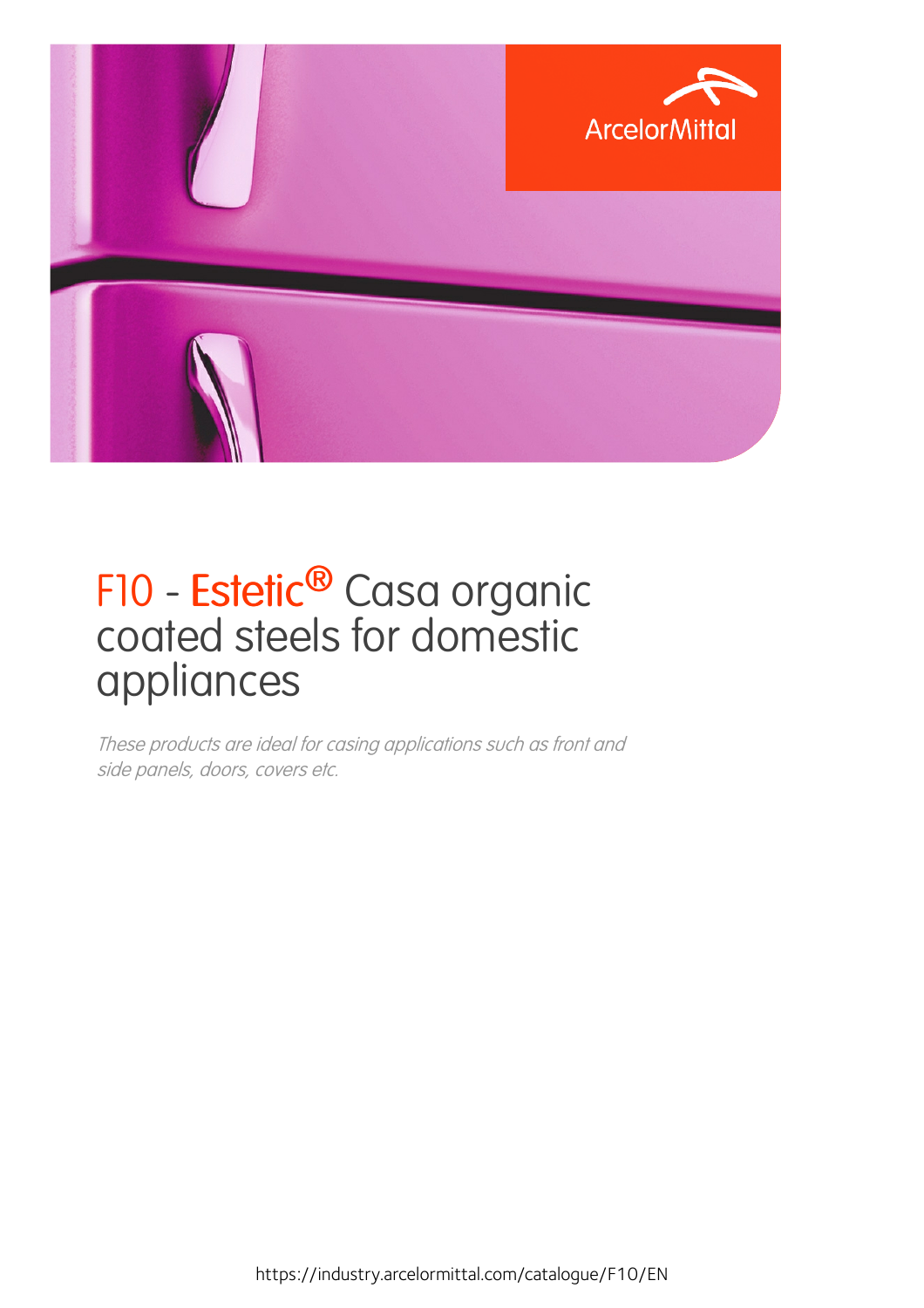#### F10 **F10 F10 F10**

### **Properties**

The Estetic® Casa range of organic coated steels for domestic appliances meets the specific requirements of manufacturers in terms of colour, gloss and surface appearance. The range is divided into three categories:

- Estetic ® Casa Access
- Estetic ® Casa Classic
- Estetic ® Casa Protect

#### F10

### **Advantages**

Compared with products obtained by means of post-painting (where the paint layer is applied by a wet or dry process after forming), ArcelorMittal's Estetic ® Casa range of organic coated steels is the best choice for combining technical and economic advantages with respect for the environment. A wide variety of surface appearances, textures, colours and gloss levels is available. These organic coated steels are also characterised by a level of performance designed to meet the technical requirements expected during the manufacturing process and to preserve product quality during the lifetime of the appliance.

The whole Estetic ® Casa range of products has been developed in compliance with European environmental standards and regulations. The composition of all organic paint layers meets the requirements of the W.E.E.E. and R.o.H.S. European directives.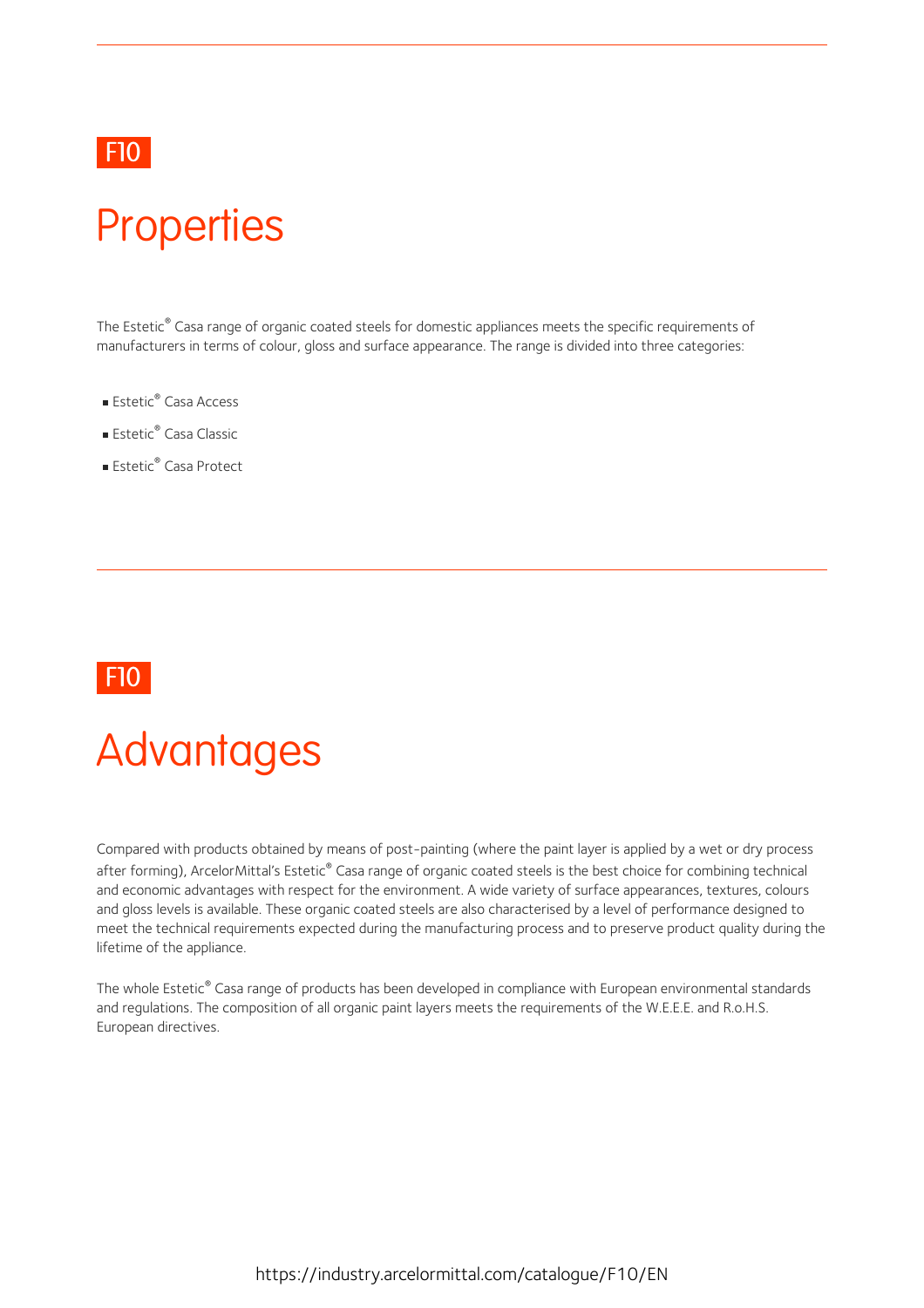#### F10 **F10 F10 F10**

# **Applications**

Estetic ® Casa products are ideal forapplications such as front and side panels, doors, lids, covers and control panels of domestic appliances, e.g. refrigerators, washing machines, tumble dryers, dishwashers and cookers. Each product in the range has its own specific field of application to ensure optimum technical performance. For example:

- Estetic ® Casa Access: entry-level product perfectly suited to built-in appliances
- Estetic ® Casa Classic: good compromise in terms offlexibility and surface hardness, suitable for a wide range of domestic appliance applications
- Estetic ® Casa Protect: this product offers superior corrosion protection and superior resistance to detergents for demanding applications

#### F10 **F10 F10 F10**

### Recommendations for use

Estetic ® Casa products can be processed by cold forming and deep drawing without damaging the top surface. Product formability is determined by the mechanical properties of the steel substrate. Gloss and surface appearance of the coating remain intact during the forming process. Estetic® Casa products are suitable for bending and deep drawing on automatic production lines. A temporary removable protective film can be applied on the top side. Estetic ® Casa products can be joined using techniques such as clinching, riveting and adhesive bonding.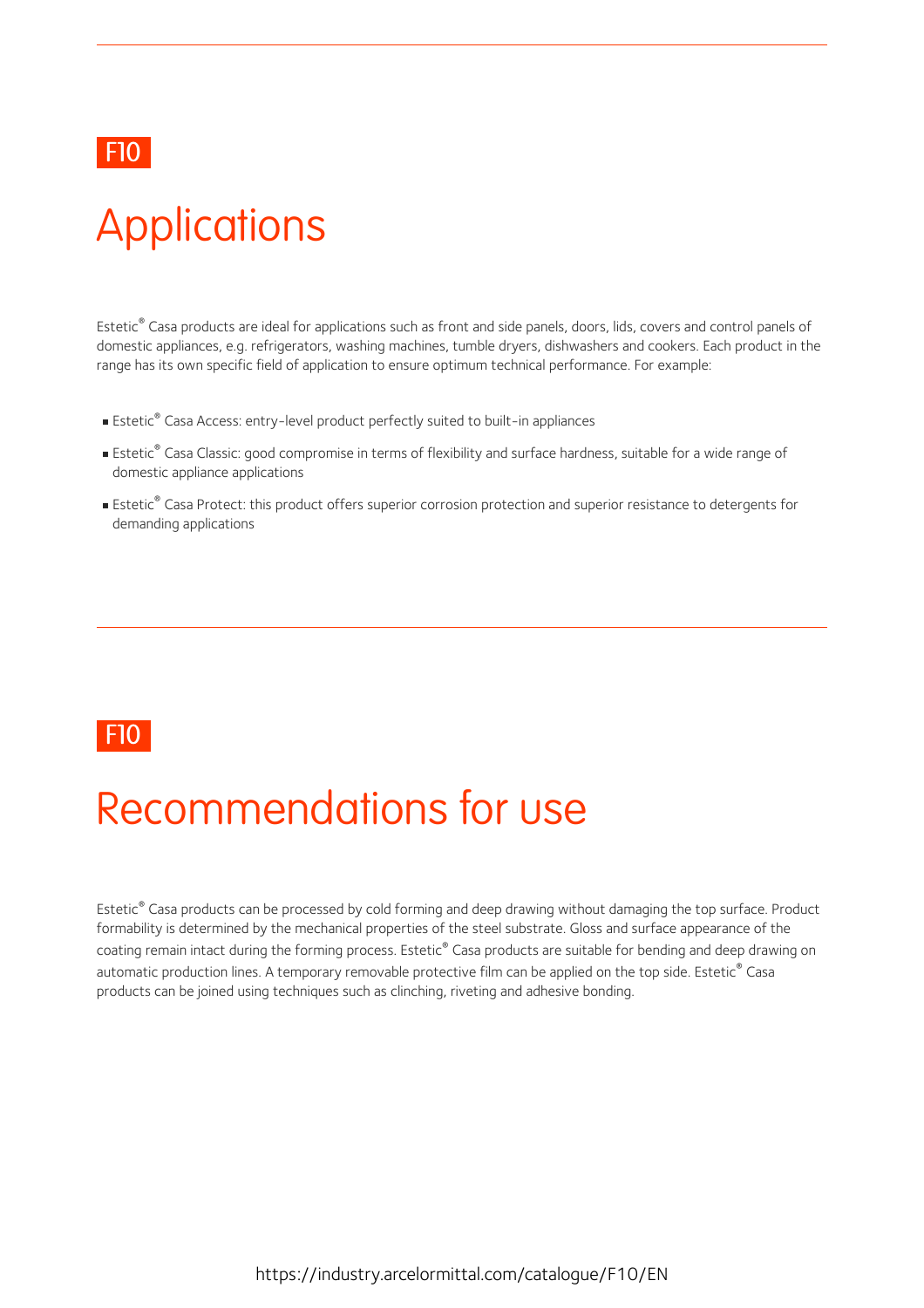#### F10 **F10 F10 F10**

# Technical properties

Estetic ® Casa coil coated steel products offer several advantages:

- Economic advantages: reduction in manufacturing, energy and storage costs
- Ecological advantages: no effluents from surface treatment of the steel and reduction of waste in the workplace
- Technological advantages: consistent quality from batch to batch

Estetic ® Casa products are designed to meet technical requirements during implementation and end use in terms of flexibility, stain and corrosion resistance, surface hardness, resistance to detergents, solvents, heat, scratches etc.

The backing coat of the Estetic® Casa range can be formulated to meet specific requirements, such as good foam adherence for applications requiring good thermal insulation, high gloss or chemical resistance.

#### F10 **F10 F10 F10**

### **Standards**

Estetic ® products are in compliance with standard EN 10169.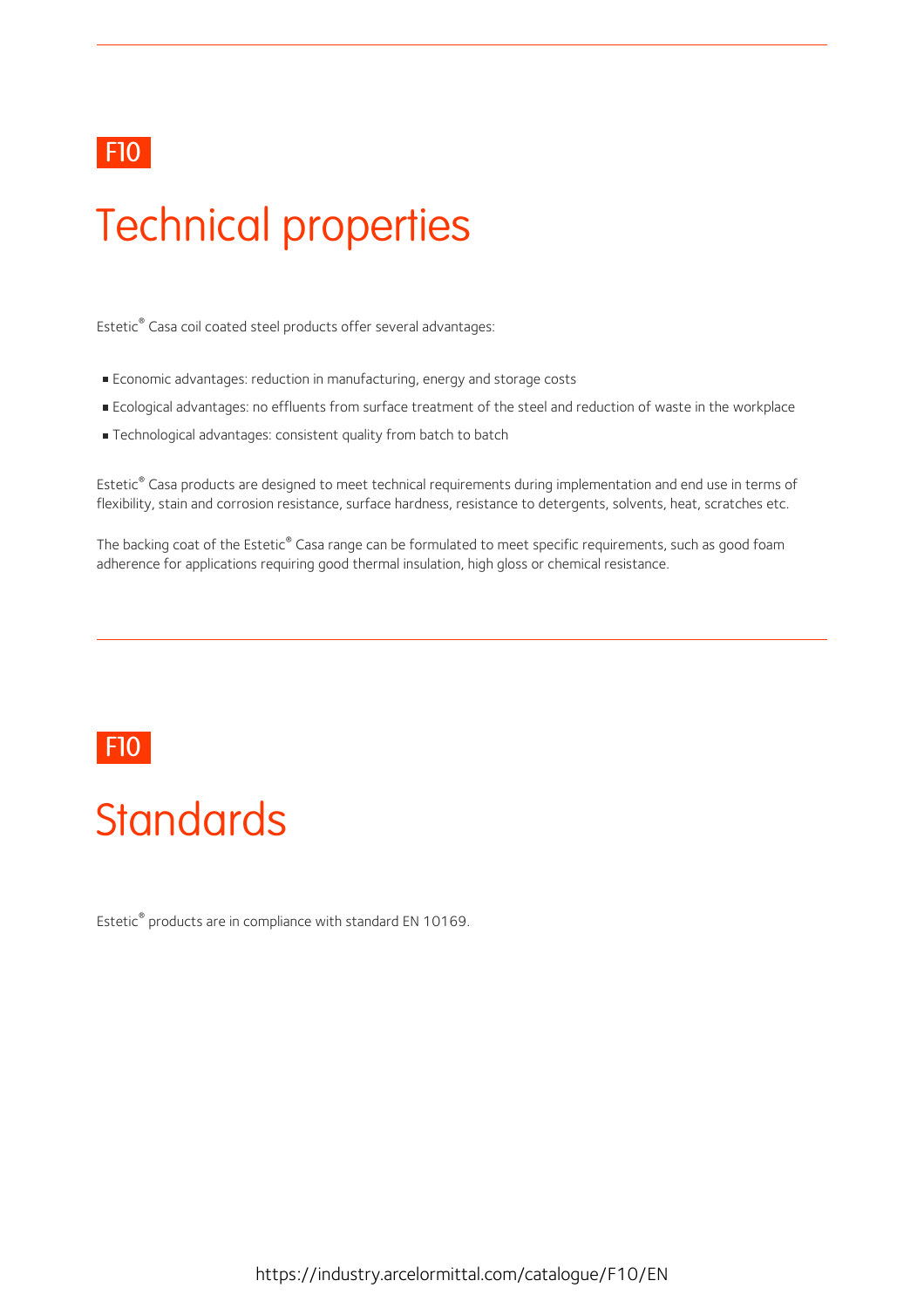### F10

# Brand correspondence

Estetic ® Casa Access

Estetic ® Casa Classic

Estetic ® Casa Classic Flex

Estetic ® Casa Protect

#### F10 **F10 F10 F10**

### **Dimensions**

| Thickness (mm)           | Min width | Estetic® Casa Access, Estetic® Casa Classic, Estetic® Casa Classic Flex, Estetic® Casa Protect |  |  |  |
|--------------------------|-----------|------------------------------------------------------------------------------------------------|--|--|--|
|                          |           | Max width                                                                                      |  |  |  |
| $0.20 \leq th \leq 1.50$ | 700       | 1530                                                                                           |  |  |  |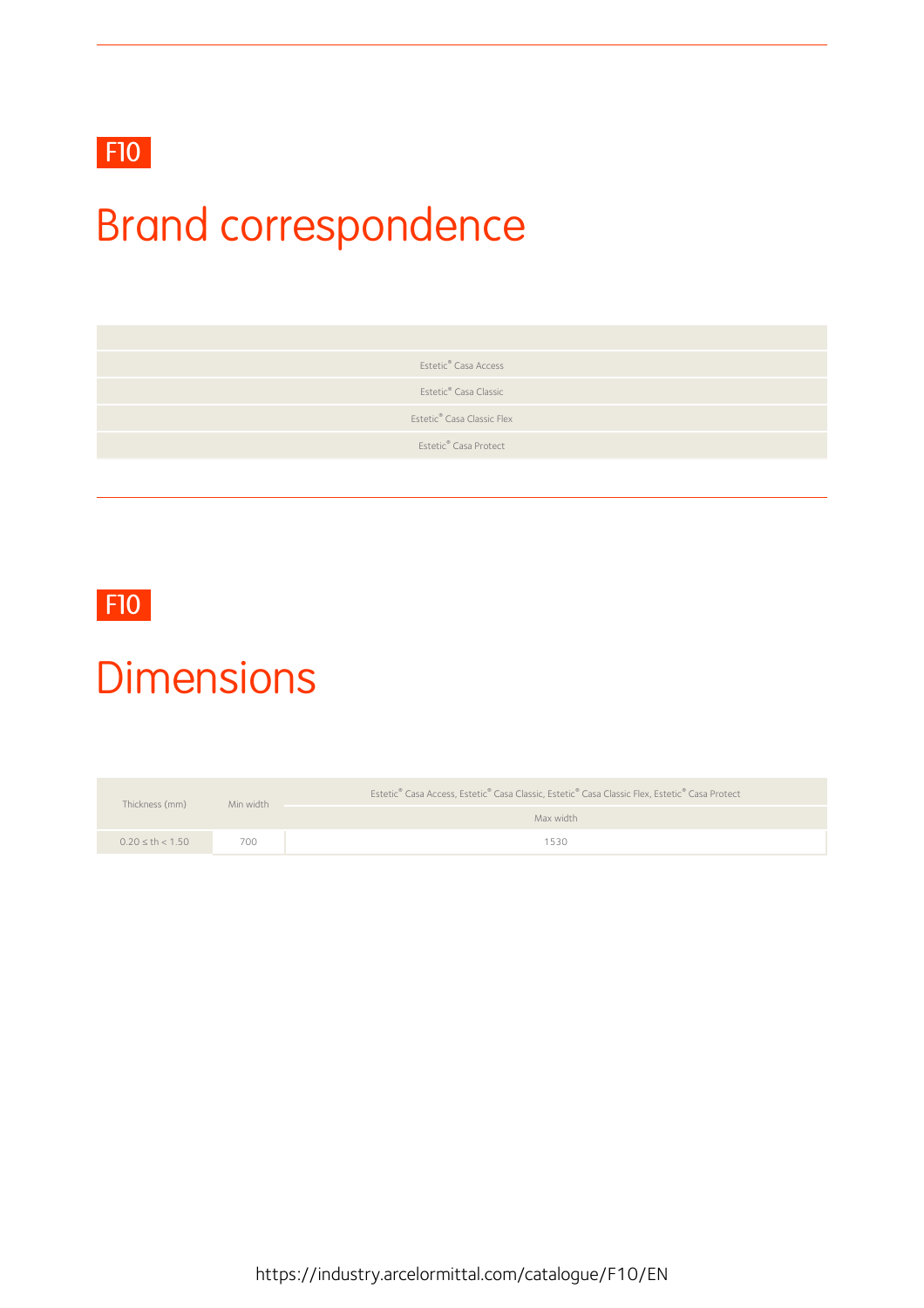#### F10

# Mechanical properties

Estetic ® Casa products are available with a wide range of mechanical properties. They can be applied to cold rolled steel and to electrogalvanised and hot dip galvanised steel substrates.